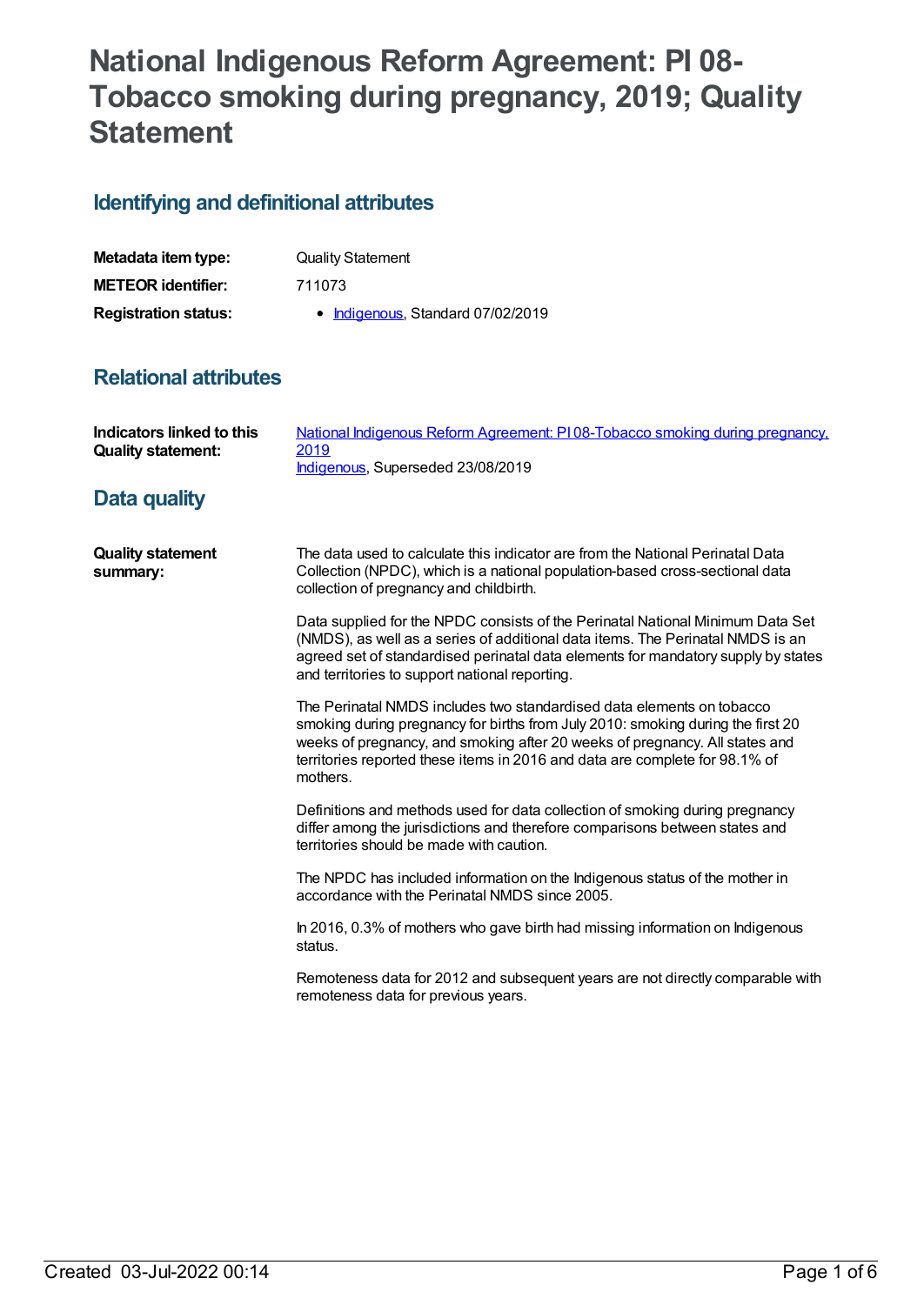| Institutional environment: | Data for this indicator were provided by the Australian Institute of Health and<br>Welfare (AIHW). The AIHW is a major national agency set up by the Australian<br>Government under the <b>Australian Institute of Health and Welfare Act 1987</b> to<br>provide reliable, regular and relevant information and statistics on Australia's health<br>and welfare. It is an independent corporate Commonwealth entity established in<br>1987, governed by a management Board, and accountable to the Australian<br>Parliament through the Health portfolio. For further information about the AIHW, see<br>the <b>AIHW</b> website.<br>Data for the NPDC were supplied to the AIHW by state and territory health<br>authorities. The state and territory health authorities receive these data from patient |
|----------------------------|-----------------------------------------------------------------------------------------------------------------------------------------------------------------------------------------------------------------------------------------------------------------------------------------------------------------------------------------------------------------------------------------------------------------------------------------------------------------------------------------------------------------------------------------------------------------------------------------------------------------------------------------------------------------------------------------------------------------------------------------------------------------------------------------------------------|
|                            | administrative and clinical records, with the information usually collected by<br>midwives or other birth attendants. States and territories use these data for service<br>planning, monitoring and internal and public reporting                                                                                                                                                                                                                                                                                                                                                                                                                                                                                                                                                                         |
| <b>Timeliness:</b>         | The reference period for the data is the calendar year 2016.                                                                                                                                                                                                                                                                                                                                                                                                                                                                                                                                                                                                                                                                                                                                              |
|                            | Collection of data for the NPDC is annual.                                                                                                                                                                                                                                                                                                                                                                                                                                                                                                                                                                                                                                                                                                                                                                |
| <b>Accessibility:</b>      | A variety of products draw upon the NPDC. Products published by the AIHW that<br>are based primarily on data from the NPDC include:                                                                                                                                                                                                                                                                                                                                                                                                                                                                                                                                                                                                                                                                       |
|                            | • Australia's mothers and babies annual report<br>• perinatal data visualisations                                                                                                                                                                                                                                                                                                                                                                                                                                                                                                                                                                                                                                                                                                                         |
|                            | • National Core Maternity Indicators reports and data visualisations                                                                                                                                                                                                                                                                                                                                                                                                                                                                                                                                                                                                                                                                                                                                      |
|                            | Ad hoc data from the AIHW are also available on request (charges apply to recover<br>costs).                                                                                                                                                                                                                                                                                                                                                                                                                                                                                                                                                                                                                                                                                                              |
|                            | Data for this indicator are published in a number of reports, including annually in the<br>National Indigenous Reform Agreement (which is available on the Productivity<br>Commission website) and the Australia's mothers and babies reports (e.g. AIHW<br>2018), and biennially in reports such as the Aboriginal and Torres Strait Islander<br><b>Health Performance Framework report and the Overcoming Indigenous</b><br>Disadvantage: key indicators (e.g. SCRGSP 2016) reports.                                                                                                                                                                                                                                                                                                                    |
| Interpretability:          | Supporting information on the quality and use of the NPDC, including information<br>on the quality of Indigenous status data, is published annually in the AIHW's<br>Australia's mothers and babies report (Appendixes A and D in the 2016 edition)<br>(AIHW 2017) and in the data quality statement for the NPDC.                                                                                                                                                                                                                                                                                                                                                                                                                                                                                        |
|                            | Readers are advised to read caveat information to ensure appropriate<br>interpretation of the performance indicator.                                                                                                                                                                                                                                                                                                                                                                                                                                                                                                                                                                                                                                                                                      |
|                            | Metadata information for this indicator are published in the AIHW's online metadata<br>repository, METeOR. Metadata information for the NPDC are published in the<br>National Health Data Dictionary (NHDD) on METeOR and in the Maternity<br><b>Information Matrix</b>                                                                                                                                                                                                                                                                                                                                                                                                                                                                                                                                   |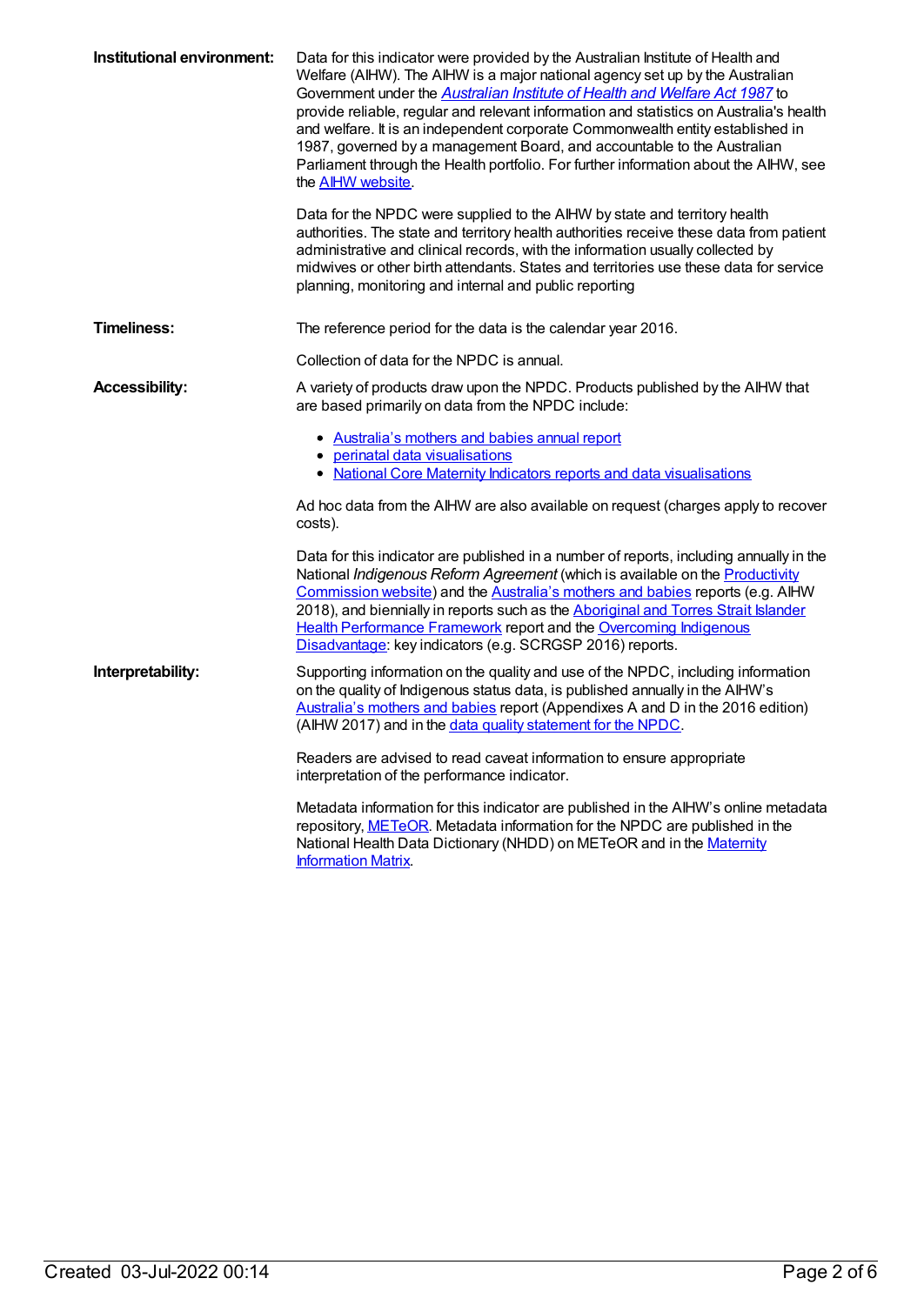**Relevance:** The NPDC comprises data items as specified in the Perinatal NMDS, plus additional items collected by the states and territories. The purpose of the NPDC is to collect information about births for monitoring pregnancy, childbirth and the neonatal period for both the mother and baby.

> The NPDC is a specification for data collected on all births in Australia in hospitals, birth centres and the community. It includes information for both live births and stillbirths, where gestational age is at least 20 weeks or birthweight is at least 400 grams. Live births and stillbirths may include termination of pregnancy after 20 weeks. Stillbirths can include fetus papyraceous and fetus compressus. In Victoria and Western Australia, data were included for both live births and stillbirths of at least 20 weeks gestation or, if gestation was unknown, the birthweight was at least 400 grams. In South Australia, data may not include all terminations of pregnancy for psychosocial reasons after 20 weeks gestation where birthweight was not recorded.

The NPDC includes data items relating to the mother—including demographic characteristics and factors relating to the pregnancy, labour and birth— and data items relating to the baby—including birth status (live birth or stillbirth), sex, gestational age at birth, birthweight and neonatal morbidity and deaths.

The NPDC includes all relevant data elements for this indicator. Smoking status of the mother and Indigenous status of the mother are data elements in the Perinatal NMDS.

In the NPDC, mother's smoking status is self-reported.

Nationally agreed data items on smoking during the first 20 weeks of pregnancy and smoking after 20 weeks of pregnancy were added to the Perinatal NMDS from July 2010. Standardised data for these items were implemented by all states and territories in 2012 except Tasmania which had partial implementation until January 2013. In 2016, data were available for all states and territories. Due to differences in definitions and methods used for data collection, care must be taken when comparing across jurisdictions. Note that in Western Australia, smoking status was determined at multiple locations and times and is therefore difficult to report accurately at time of birth.

Before 2012, non-standard data provided voluntarily to the NPDC were used when information from standard data items was not available or where standard data items did not exist. Definitions used for non-standard data items on smoking during pregnancy differed among the jurisdictions. From 2005 onwards, all states and territories asked at least one smoking question as part of their routine perinatal data collections, except Victoria which collected this information from 2009 onwards.

While each jurisdiction has a unique form for collecting perinatal data on which the format of the Indigenous status question and recording categories vary slightly, all forms have included the Perinatal NMDS item on Indigenous status of the mother from 2005.

Analysis excludes non-Australian residents, residents of external territories and where state/territory of usual residence was not stated.

Analysis by state/territory and remoteness is based on the usual residence of the mother.

Reporting by remoteness is in accordance with the Australian Statistical Geography Standard (ASGS).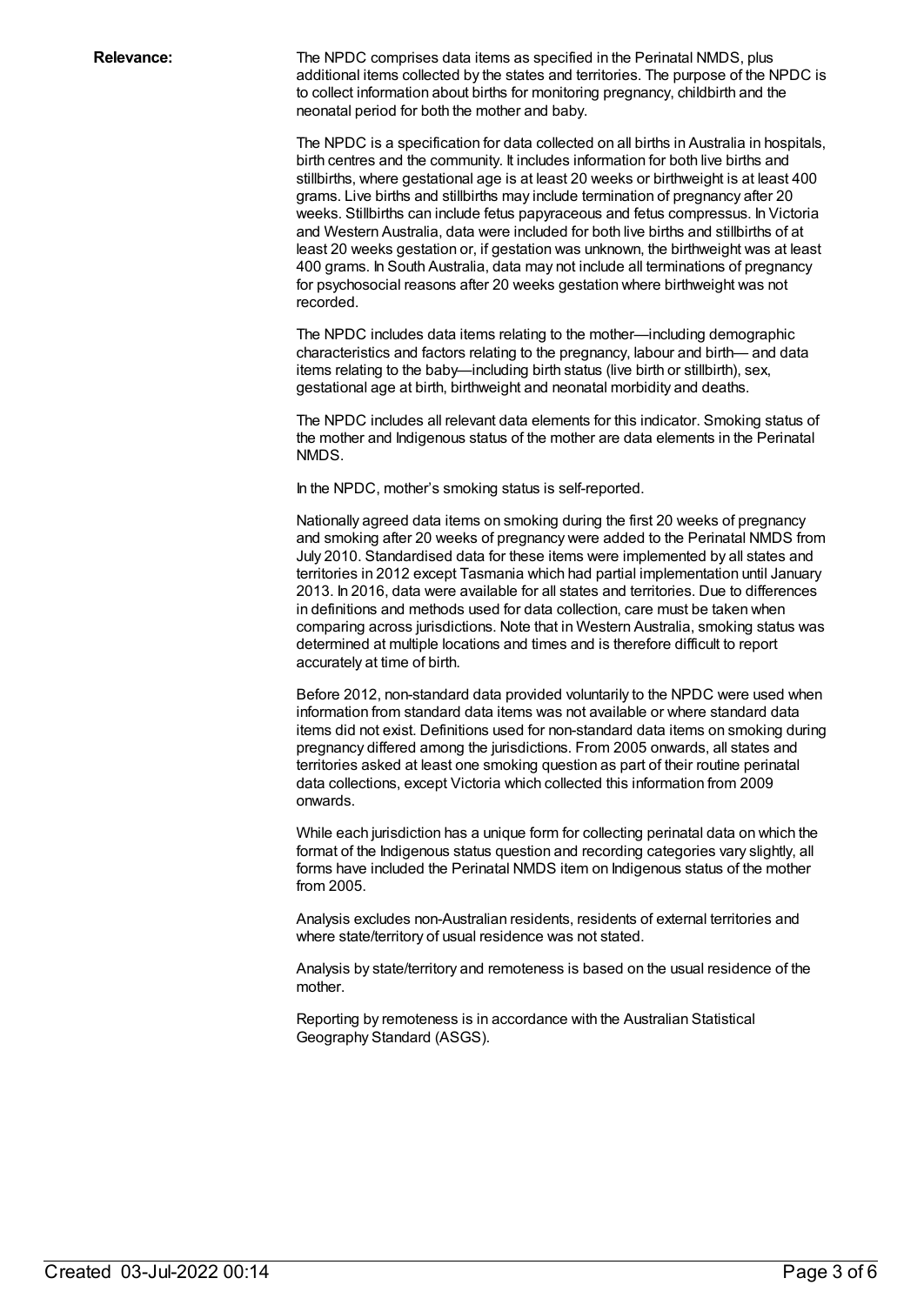**Accuracy:** Inaccurate responses may occur in all data provided to the AIHW. The AIHW does not have direct access to state and territory perinatal records to determine the accuracy of the data provided. However, the AIHW does undertake validation on all data provided by the states and territories. Data received from the states and territories are checked for completeness, validity and logic errors. Potential errors are queried with jurisdictions, and corrections and resubmissions are made in response to these queries.

> Errors may occur during the processing of data by the states and territories or at the AIHW. Processing errors prior to data supply may be found through the validation checks applied by the AIHW. The AIHW does not adjust data to account for possible data errors or to correct for missing data.

This indicator is calculated from data that has been reported to the AIHW. Before publication, data are referred back to jurisdictions for checking and review. The numbers reported for this indicator may differ from those in reports published by the states and territories for the following reasons:

- data editing and subsequent updates of state/territory databases after the supply of data to the AIHW
- data are reported by state/territory of usual residence rather than state/territory of birth.

The geographical location code for the area of usual residence of the mother is included in the Perinatal NMDS. Only 0.2% of records were for Australian nonresidents or could not be assigned to a state or territory of residence in 2016. There is no scope in the data element 'Area of usual residence of mother' to discriminate temporary residence of mother for the purposes of accessing birthing services from usual residence. The former may differentially impact populations from *Remote* and *Very remote* areas, where services are not available locally.

Data presented by Indigenous status are influenced by the quality and completeness of Indigenous identification of mothers which may differ across jurisdictions. In 2016, information on the Indigenous status of the mother was not stated for 0.3% of mothers who gave birth. Jurisdictional differences in the level of not stated data for Indigenous status ranged from 0.0% to 2.0%, and there may also be differences in the rates of Indigenous under-identification. Therefore, jurisdictional comparisons of data by Indigenous status should be made with caution. For this indicator, records where Indigenous status was not stated were excluded from Indigenous and non-Indigenous analyses.

Nationally, smoking status was not stated for 1.9% of all mothers in 2016 (1.7% of Indigenous mothers and 1.9% of non-Indigenous mothers). Data for this indicator excludes records for women whose smoking status was not stated and includes women who quit smoking during pregnancy.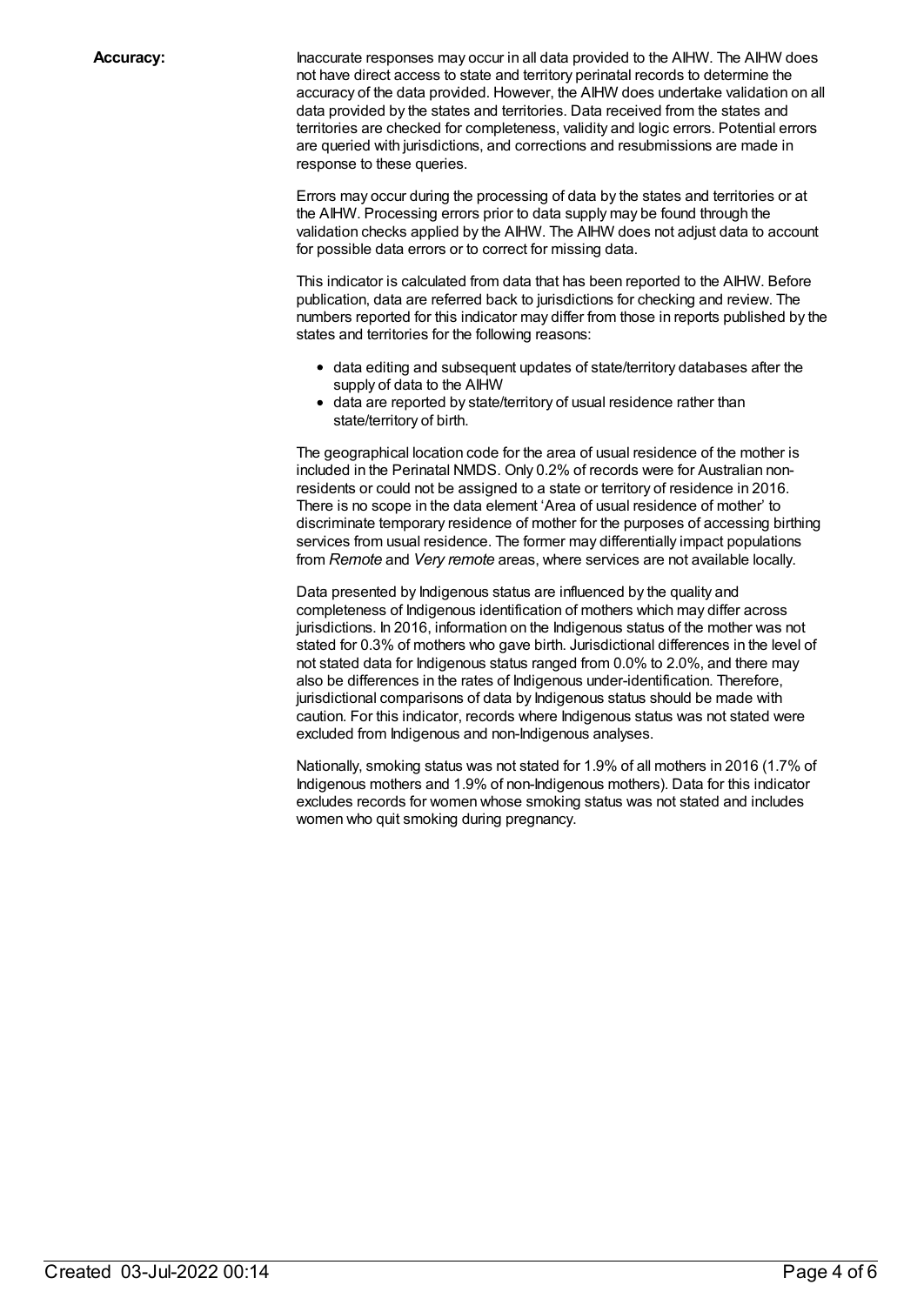**Coherence:** Data for this indicator are published annually by the AIHW in the *Australia's mothers and babies* reports (e.g. AIHW 2018), and biennially in reports such as the *Aboriginal and Torres Strait Islander health performance framework* (e.g. AHMAC 2017) and *Overcoming Indigenous disadvantage* (e.g. SCRGSP 2016). The numbers presented in these publications may differ slightly from those presented here as this measure is reported by state and territory of usual residence, and presents both crude per cents and age-standardised per cents.

> Data presented for this indicator for 2016 may not be consistent or comparable with data for earlier years. The introduction of the standardised items progressively from July 2010 may have resulted in higher rates of smoking being reported, particularly for jurisdictions that previously only collected smoking status information at the first antenatal visit. For these jurisdictions, women who started smoking in pregnancy after the first antenatal visit and women who ceased smoking prior to their first antenatal visit may not have been counted as smokers; whereas, under the standardised data items, these women would be counted as smokers. Given the different timing and instruments for data collection on smoking during pregnancy, comparisons over time and between states and territories should be interpreted with caution.

> Changing levels of Indigenous identification over time and across jurisdictions may also affect the accuracy of compiling a consistent time series in future years.

The NPDC has collected information on the Indigenous status of the mother in accordance with the Perinatal NMDS since 2005.

In 2011, the ABS updated the standard geographical framework from the Australian Standard Geographical Classification (ASGC) to the ASGS. NPDC data by remoteness for 2011 and earlier years are based on the ASGC, while data for 2012 onwards are based on the ASGS. The AIHW considers the change to be a break in series when applied to remoteness data supplied for this indicator; therefore, remoteness data for 2012 are not directly comparable with data for previous years.

For data reported from 2012, the standard population used for the calculation of age-standardised rates for mothers was amended from the Australian female population who gave birth in each reporting period to the Australian female Estimated Resident Population (ERP) aged 15–44 as at 30 June 2001. Data back to the baseline reporting year (2007) were revised accordingly.

### **Source and reference attributes**

| <b>Submitting organisation:</b> | Australian Institute of Health and Welfare                                                                                                                                                                                                                                                       |
|---------------------------------|--------------------------------------------------------------------------------------------------------------------------------------------------------------------------------------------------------------------------------------------------------------------------------------------------|
| Reference documents:            | AHMAC (Australian Health Ministers' Advisory Council) 2017. Aboriginal and<br>Torres Strait Islander health performance framework 2017 Report. Canberra:<br>AHMAC. Viewed 4 October 2018, https://www.pmc.gov.au/resource-centre/indigenous-<br>affairs/health-performance-framework-2017-report |
|                                 | AIHW 2018. Australia's mothers and babies 2016—in brief. Perinatal statistics<br>series no. 34. Cat. no. PER 97. Canberra: AIHW. Viewed 4 October 2018,<br>https://www.aihw.gov.au/reports/mothers-babies/australias-mothers-babies-2016-in-brief                                                |
|                                 | SCRGSP (Steering Committee for the Review of Government Service Provision)<br>2016. Overcoming Indigenous disadvantage. Viewed 4 October 2018,<br>http://www.pc.gov.au/research/ongoing/overcoming-indigenous-disadvantage.                                                                      |

### **Relational attributes**